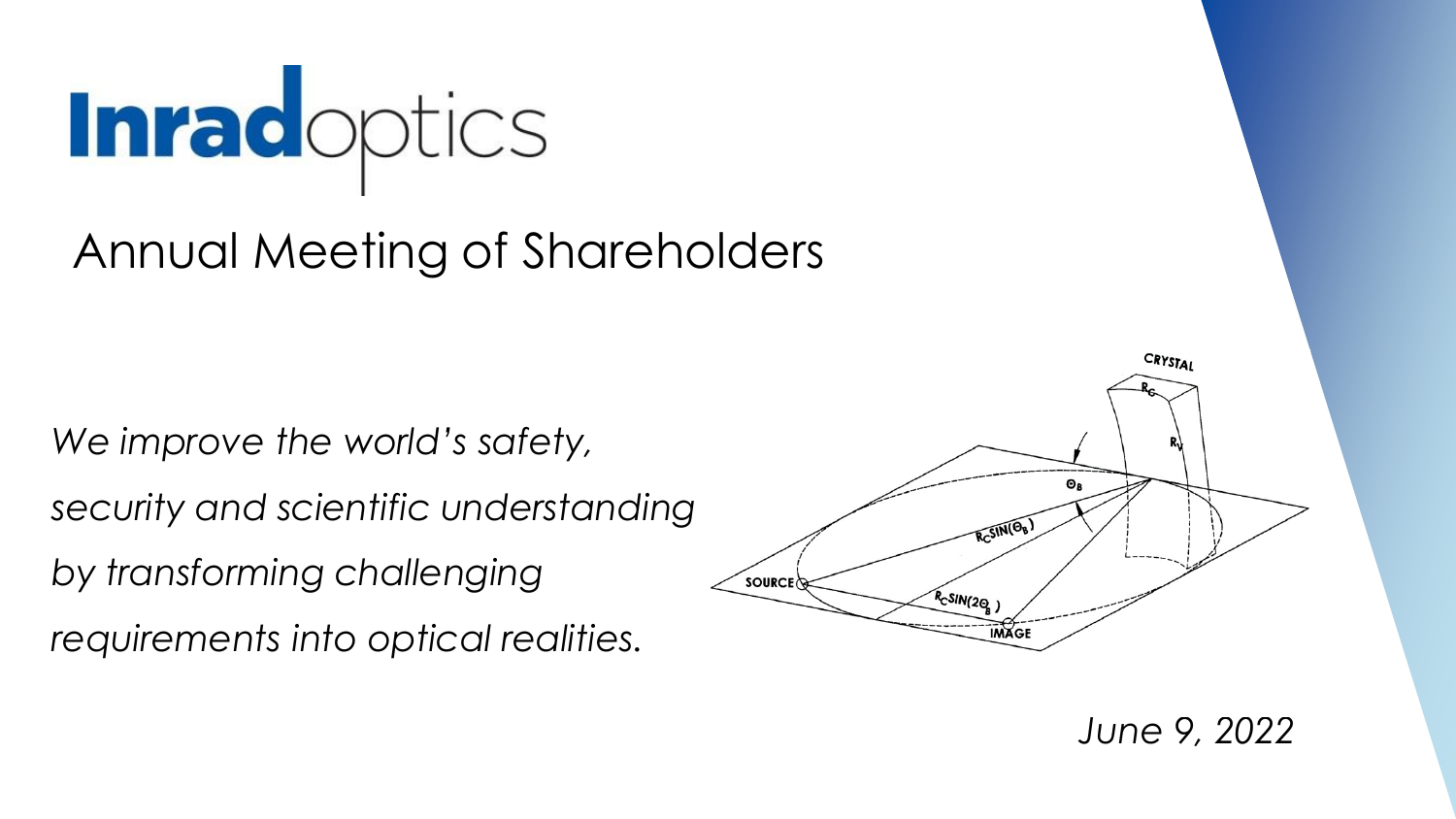## *Who We Are:*

Vertically integrated with extensive optical fabrication capabilities, Inrad Optics manufactures high-precision optical components from glass, crystal and metal. Expertise includes proprietary crystal assemblies for nanoscale surface analysis, production of extreme precision optical surfaces and large form factor optics. R & D, engineering and manufacturing operations are conducted in New Jersey by a talented, committed and diverse workforce.

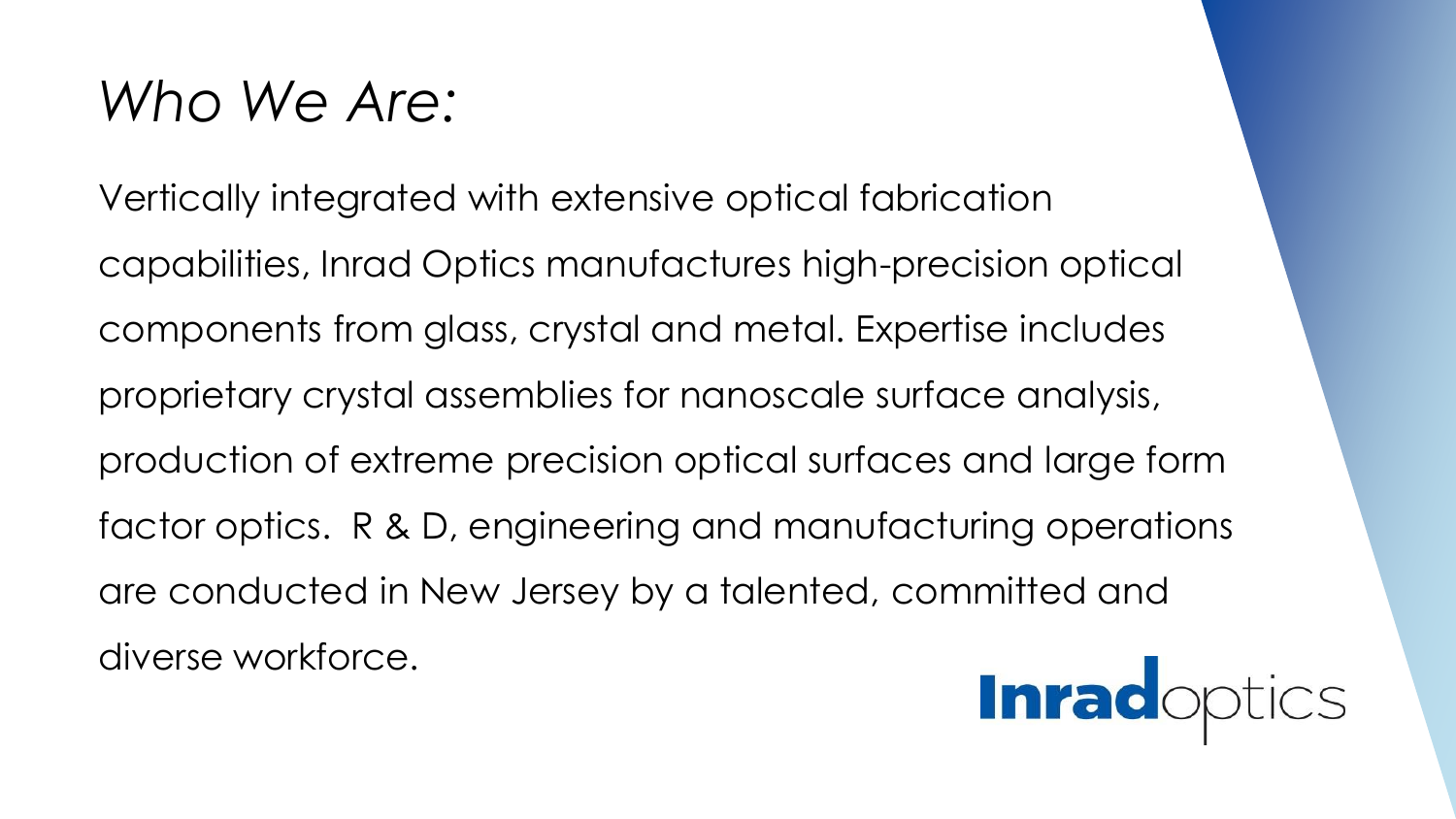## *Our Value Proposition in a Fierce and Fragmented Marketplace:*

We addresses an unmet need in the custom optical components and sub-systems marketplace.

- We focus on high barrier to entry and niche optical technologies
- We offer OEM's build-to-print and concurrent engineering services optimize designs for manufacturability
- We offer best in class optical materials expertise

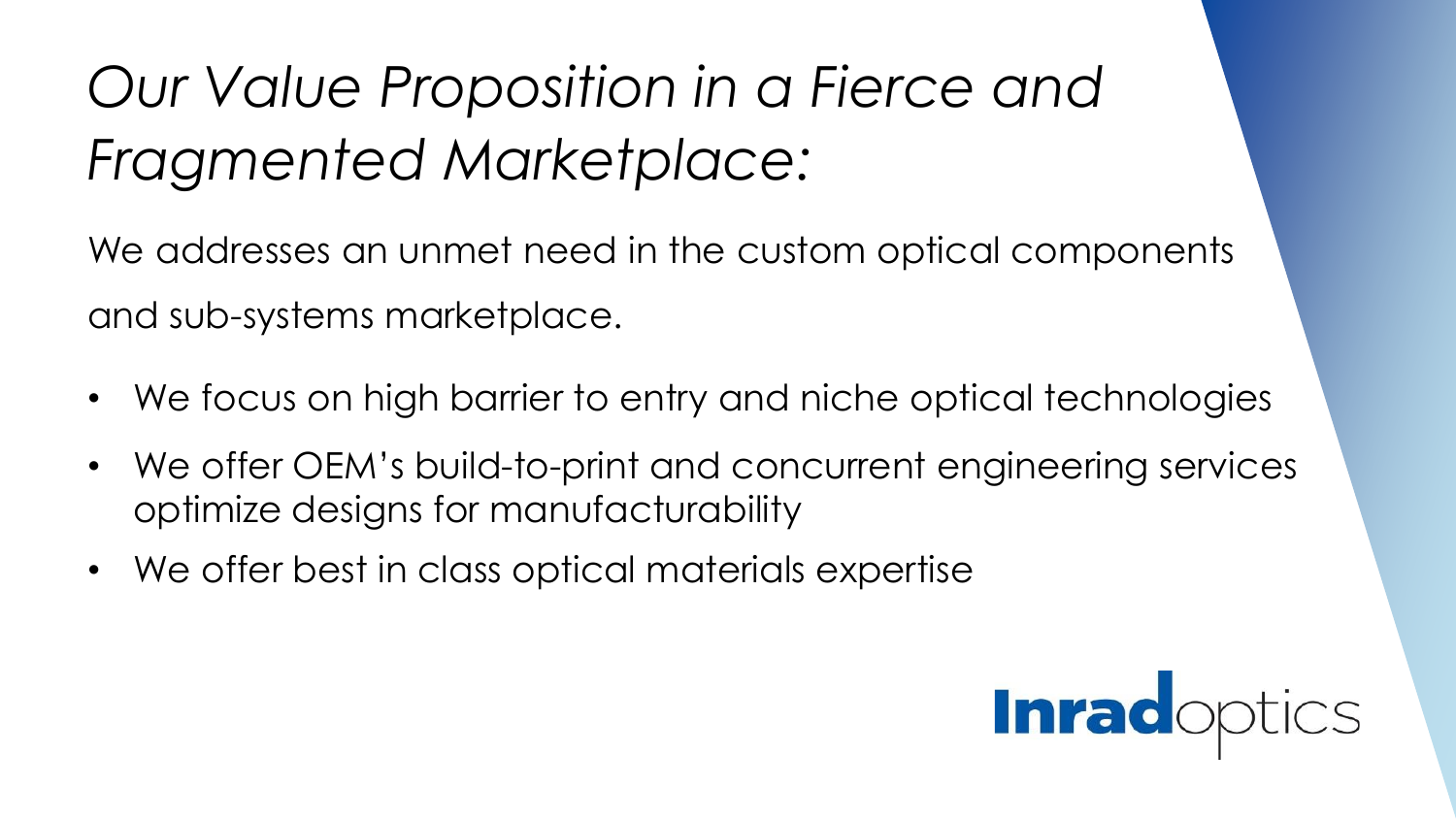## *Crystals to Coatings*

- Glass & Crystal Optics & Assemblies
- Metal Substrate Optics & Assemblies





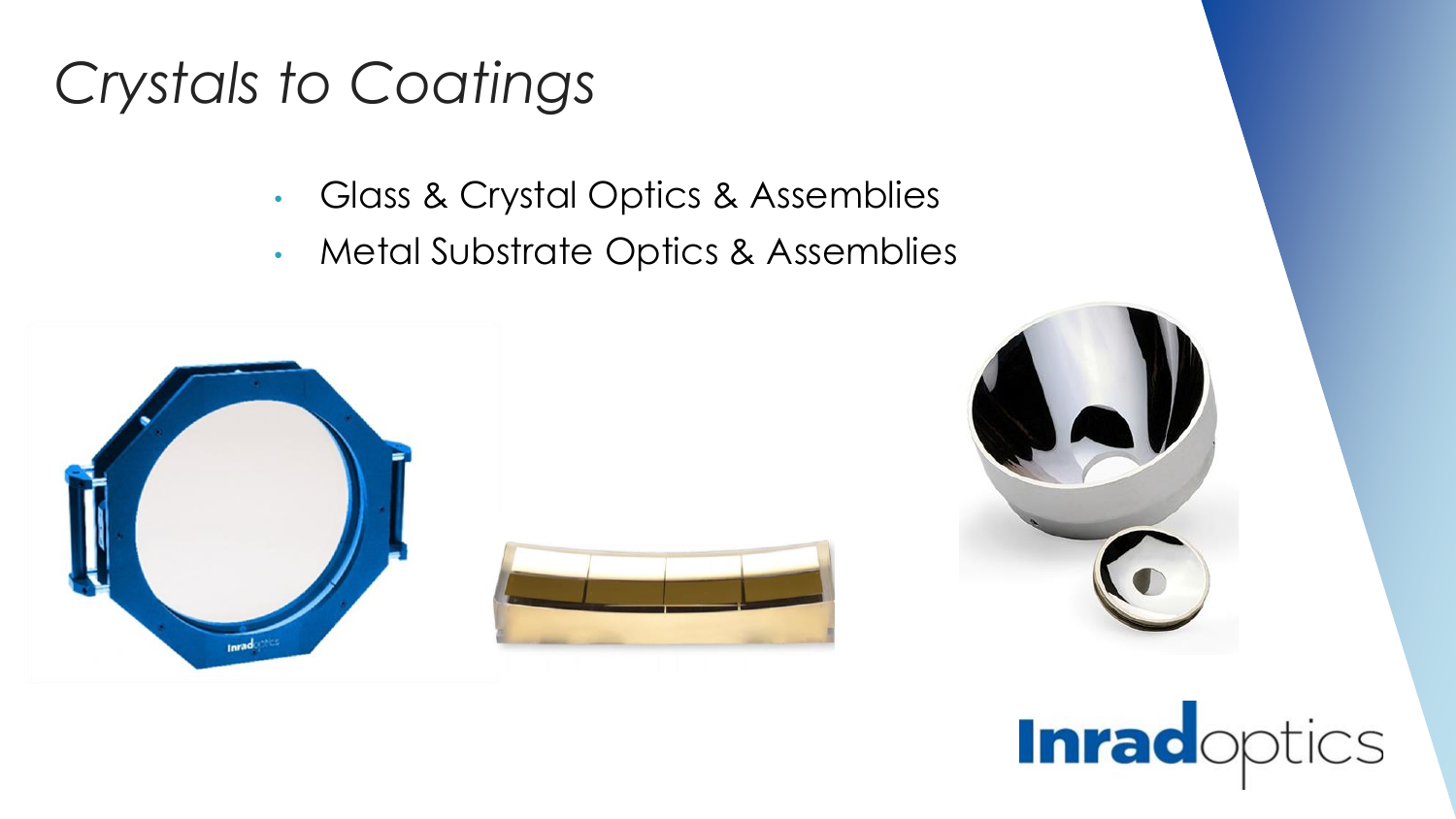## *Markets & Applications*



Mirrors, lenses, filters for targeting & night vision

#### Aerospace & Defense **Process Control and Metrology**



Large, extreme precision optics for semiconductor wafer inspection

### Universities & National Labs

Stilbene crystal for nuclear materials detection

Bent x-ray crystal assemblies for plasma and fusion research



Proprietary x-ray monochromators for (XPS) nanoscale surface analysis



**Inradoptics**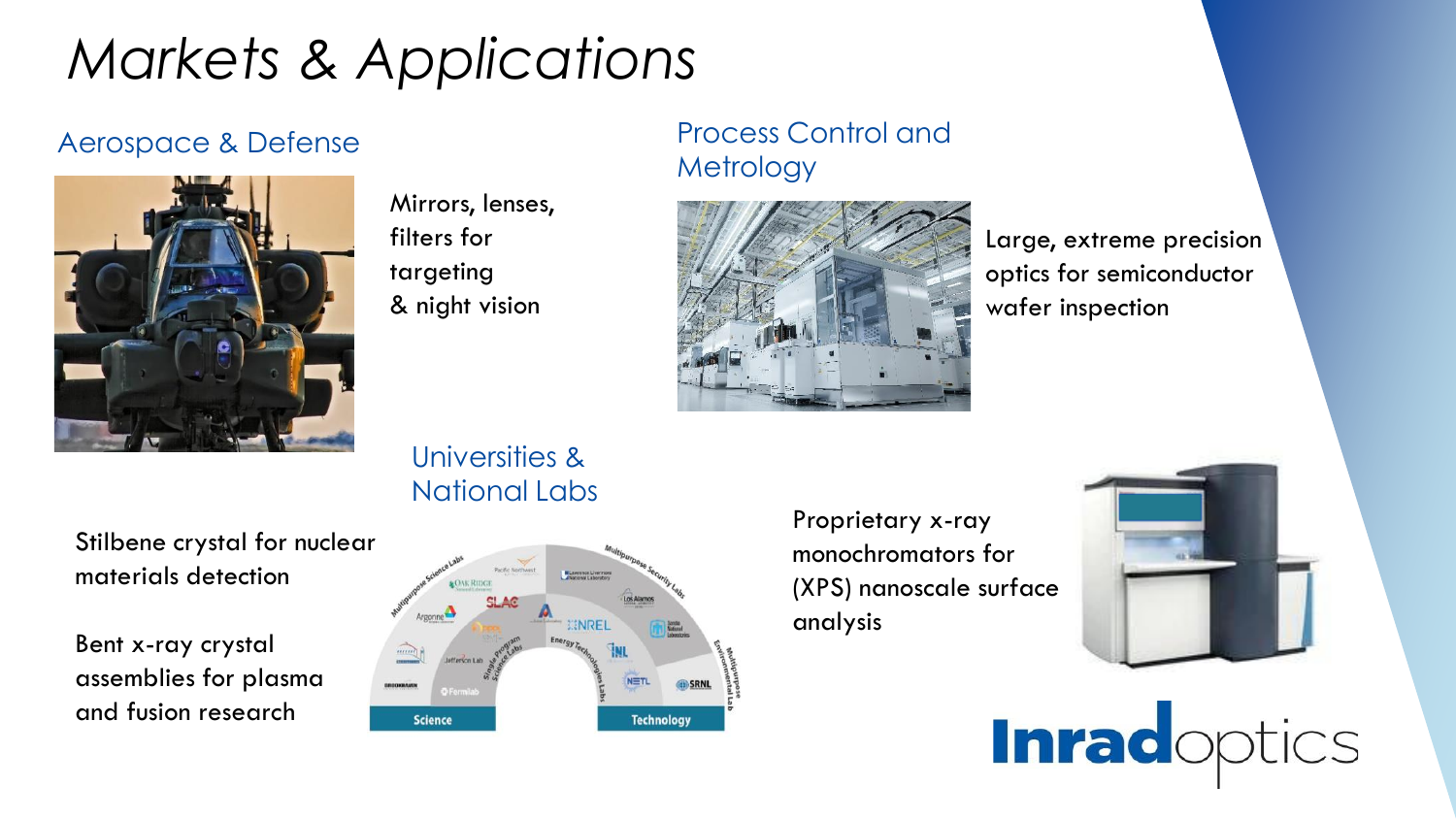#### Annual Revenue By Market (\$000's)



In 2022 we are focused on building capacity in order to increase throughput, while actively leveraging our unique expertise to provide growth and return shareholder value.

#### Annual Bookings and Year End Backlog